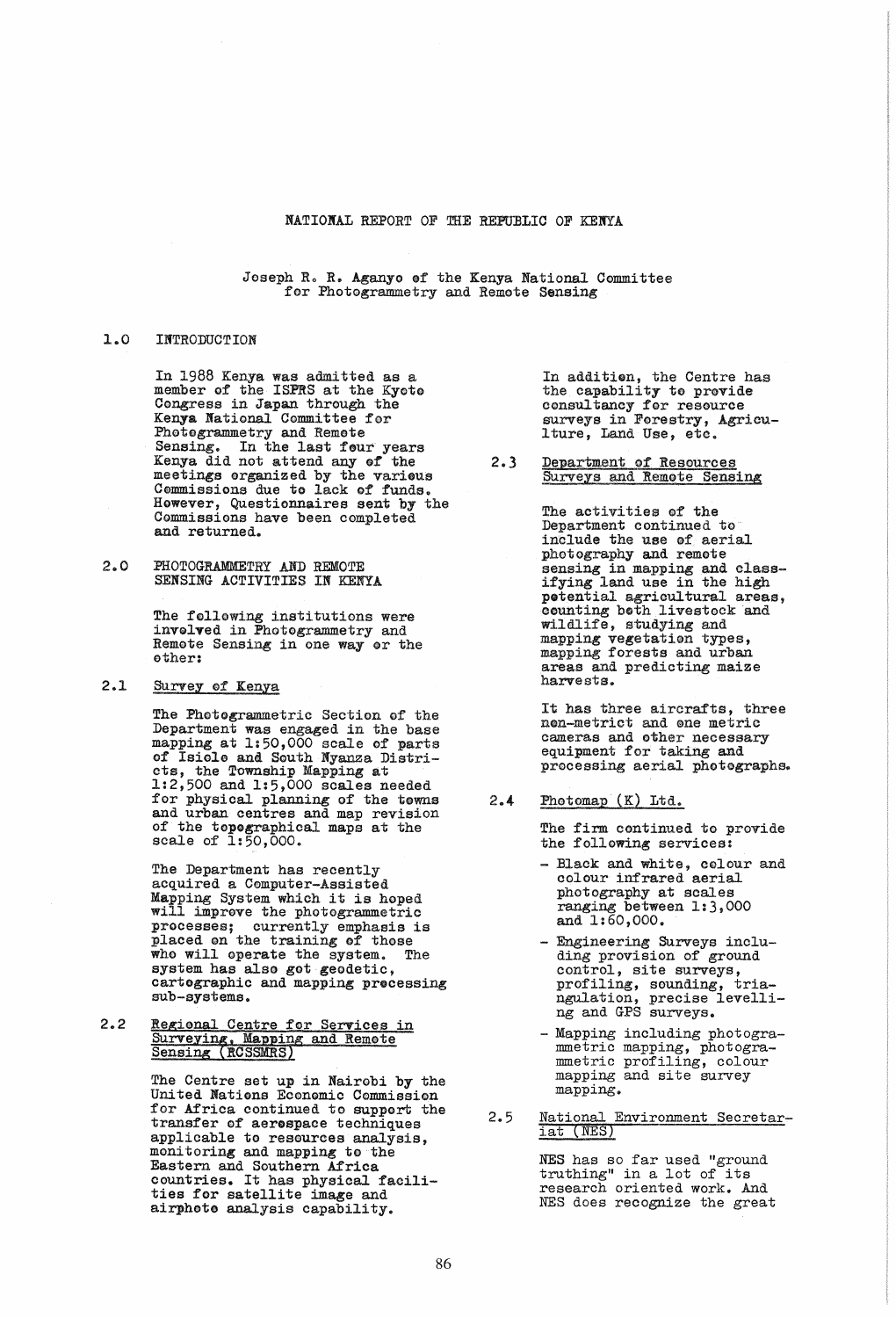potential offered by both photogrammetry and remote sensing in the<br>field of environment. In fact, it has used remote sensing in studying the trend of the drying up and sedimentation of Kenya lakes in the Rift Valley. At the same time NES is gradually starting to use the technology of Geographic Informat-<br>ion Systems (GIS) and it realizes<br>that remote sensing can provide substantial input to GIS.

NES plans to carry out more of its activities using both photogrammetry and remote sensing.

2.6 Air Survey Section, Ministry of Transport and Communications

> The Section which falls under the Roads and Aerodromes Department continues to use its two steroplotters a pugging machine (PUG) and a Co-ordinatograph to carry out mapping for the production of topographical maps for roads and bridges construction. And, it continued to produce most of the maps required by the Department.

2.7 Meteorological Department

It is a department in the Ministry of Transport and Communications. It has the following facilities:

 $2.7.1$ High Resolution Picture Transmission (HRFT) Earth Station

> The station receives AVHRR data from polar orbitting satellites<br>on a 1.1km resolution. Currently data is obtained from NOAAll and NOAA12, but mostly from NOA11 from<br>which the visible channels 1 and 2 are used to calculate the vegeta-<br>tion index.

This is mainly because NOAAll crosses the equator in the early<br>afternoon. Once the digital data arternoon. Once the digital data<br>is received, it is processed i.e. corrections are done for geometric<br>and radiometric errors. A maximum value composite image is created after every ten days (decade) showing Normalized Difference Vegetation Index which is used by the Drought Monitoring Centre in Nairobi to provide early warning information to both Inter-Governmental Authority on Drought and Develepment (IGADD) and Southern

Africa Development Co-ordination Conference (SADCC) countries ..

2~7.2 Primary Data User Station{PDUS)

The station receives data from geo-stationary meteorological satellite (METEOSAT).. Real time images are received after every thirty (30) minutes showing the types, height and movement of clouds. These images are used to prepare general public forcasts, significant weather forecasts for both aviation and marine industry ..

2.7.3 Meteorological Data Distribution (MDD\_

> This is one of the newest communication service on the METEOSAT 4. The MDD is divided into four channels, each operating at 2400 bits per second. The Department is currently using Two channels which have been activated: Rome transmits alpha-numeric<br>data, while Bracknell transmits graphical analyses and forecast products.

2.7.4 Automatic Picture Transmission (APT/WEFAX) Station

> This station provides proce-<br>ssed information from European<br>Space Operation Centre, Darmstadt, Germany, through the METEOSAT. The Department receives information about cloud height, distribution and movement.

Essentially, the APT/WEFAX station is similar to FDUS. The main difference is that whereas PDUS provides digital data, the APT/WEFAX provides analogue data.

2.8 Kenya National Committee for and Remote Sensing

> In the last four years the Committe formed seven Sub-Committees to take care of work carried out by the seven Commissions of the ISPRS. Each Sub-Committee initiated a task or tasks to investigate or to research on.